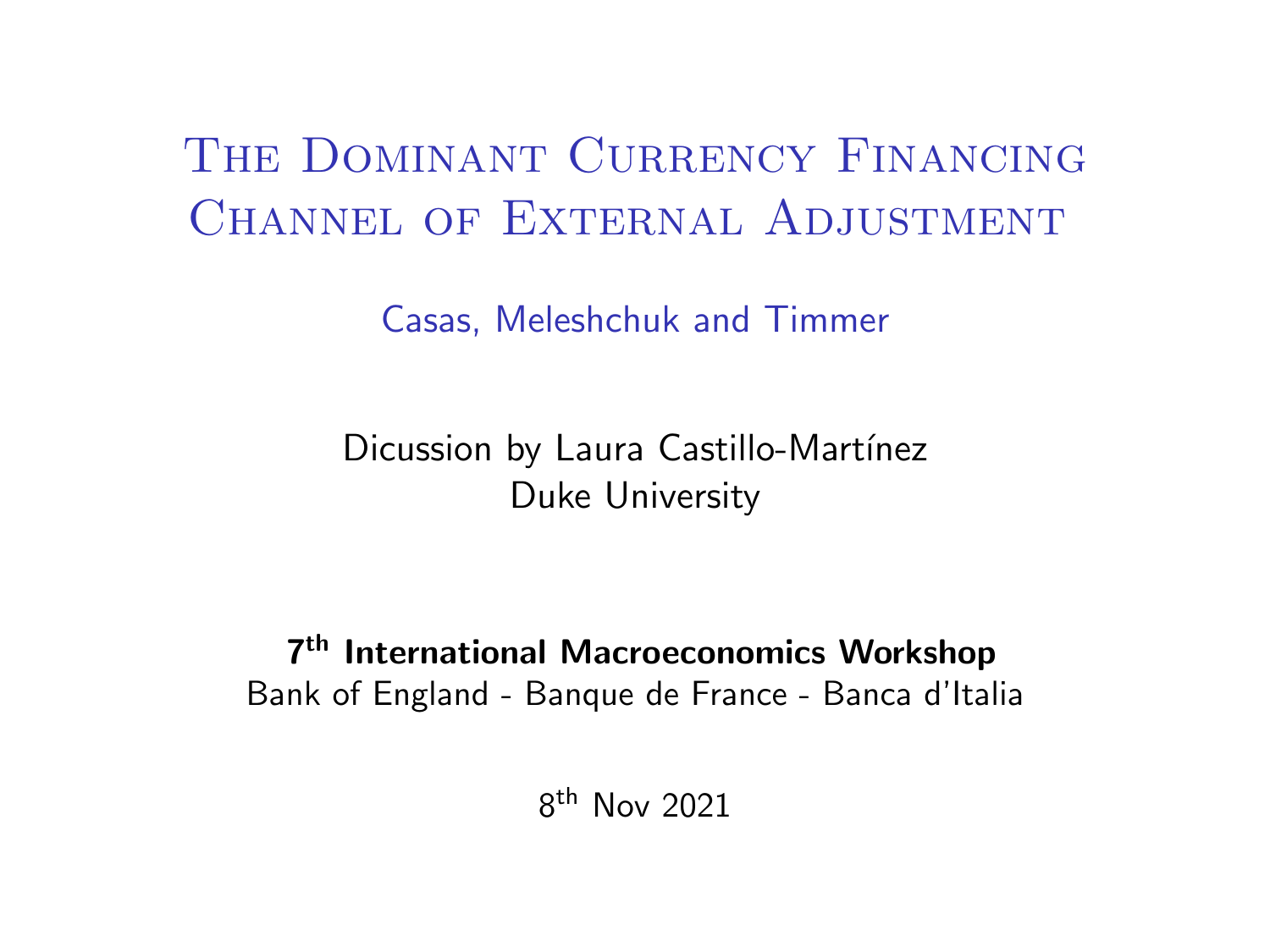#### SUMMARY OF PAPER

Big picture: How do exchange rate shocks affect output?

- $\blacktriangleright$  Literature proposes different mechanisms: (i) expenditure switching, (ii) real income, and (iii) balance sheet channel.
- $\triangleright$  Most papers are theoretical. Empirical identification is tricky!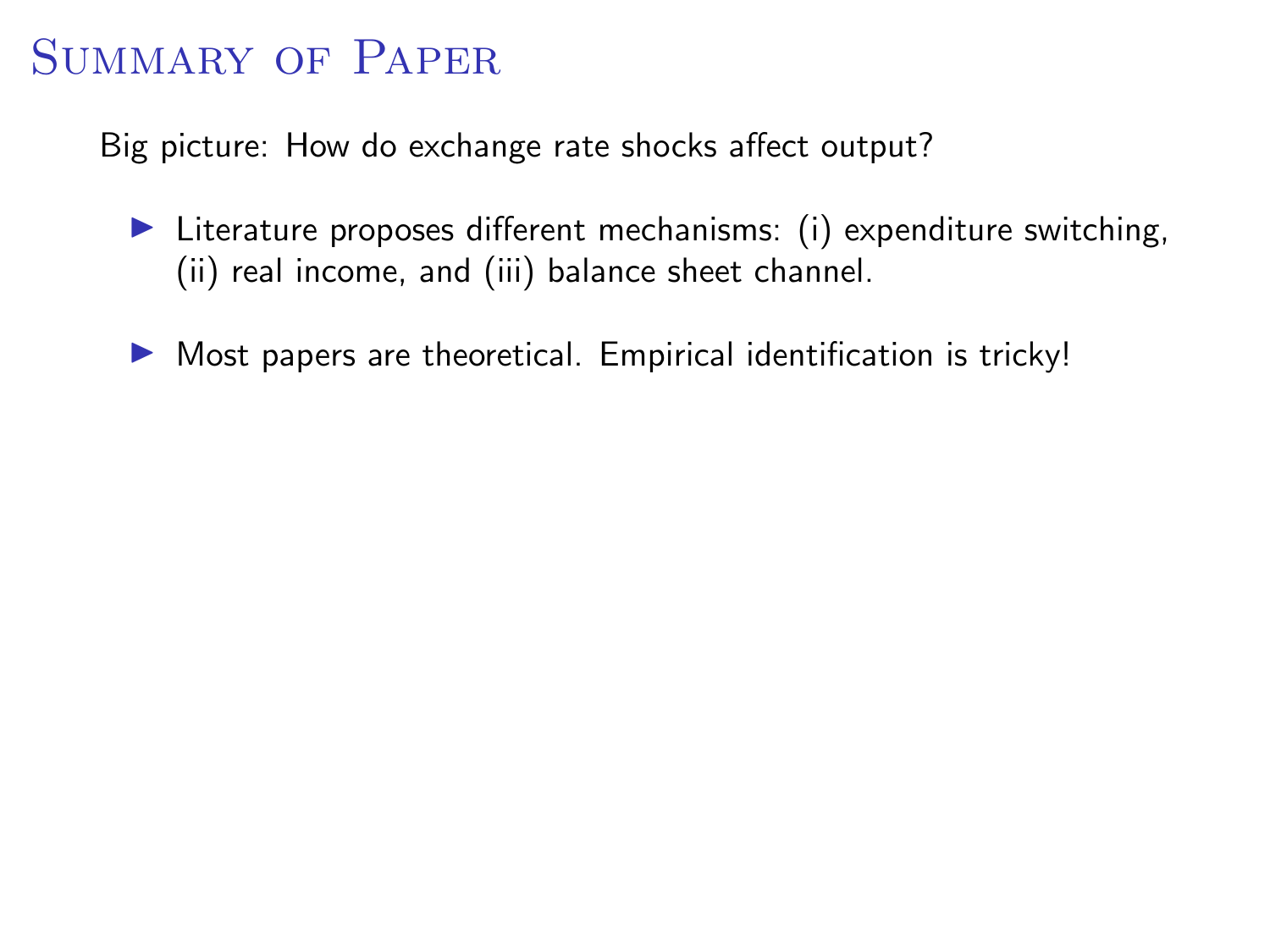### SUMMARY OF PAPER

Big picture: How do exchange rate shocks affect **trade through firms**?

- $\blacktriangleright$  Literature proposes different mechanisms: (i) expenditure switching, (ii) real income, and (iii) balance sheet channel.
- $\triangleright$  Most papers are theoretical. Empirical identification is tricky!
- $\blacktriangleright$  This paper provides empirical test of the balance sheet channel.
- It proposes the 2014-15 Colombian peso depreciation as a pseudo-natural experiment.
- $\blacktriangleright$  Main hypothesis: firms with a larger share of foreign denominated debt experience a larger decline in production.
- $\blacktriangleright$  It exploits the maturity structure of foreign debt to overcome endogeneity of currency choice.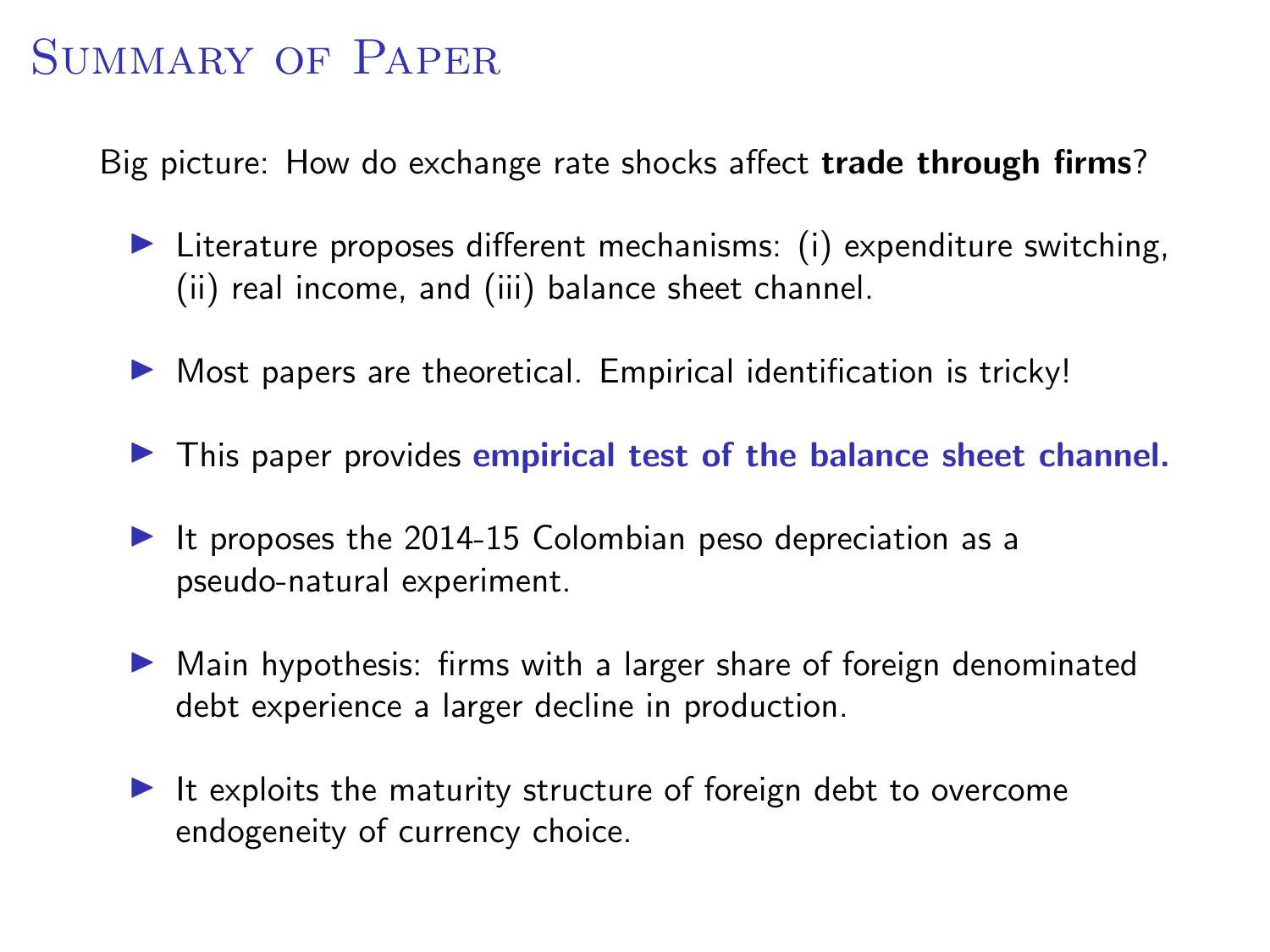#### MAIN SPECIFICATION & FINDINGS

 $ln(1 + Y_{\theta}) = \beta \times FCE_f \times Post_t + controls_{\theta} + \epsilon_{\theta}$ ,

where  $Post_t = 1$  if  $t > 2014Q3$  and  $FCE_f$  stands for

- 1.  $FCL<sub>f</sub>$ : outstanding amount of debt in foreign currency as a share of assets in 2014 Q1.
- 2.  $\mathit{LS}_{ft,t'}$ : change in repayment value of foreign denominated debt that is due before  $t'$  as a share of assets.
- 3.  $\mathsf{WS}_{\mathsf{ft},\mathsf{t}'}$ : change in repayment value of all foreign denominated debt as a share of assets.
- $\triangleright$  Main result:  $\beta$  < 0 only for imports.
- **E** Results driven by non-exporters  $\rightarrow$  exporting as a natural hedge.
- $\blacktriangleright$  Dynamic version of regression: effect accumulates over time.
- $\blacktriangleright$  Rest of paper: robustness and further evidence of financial frictions.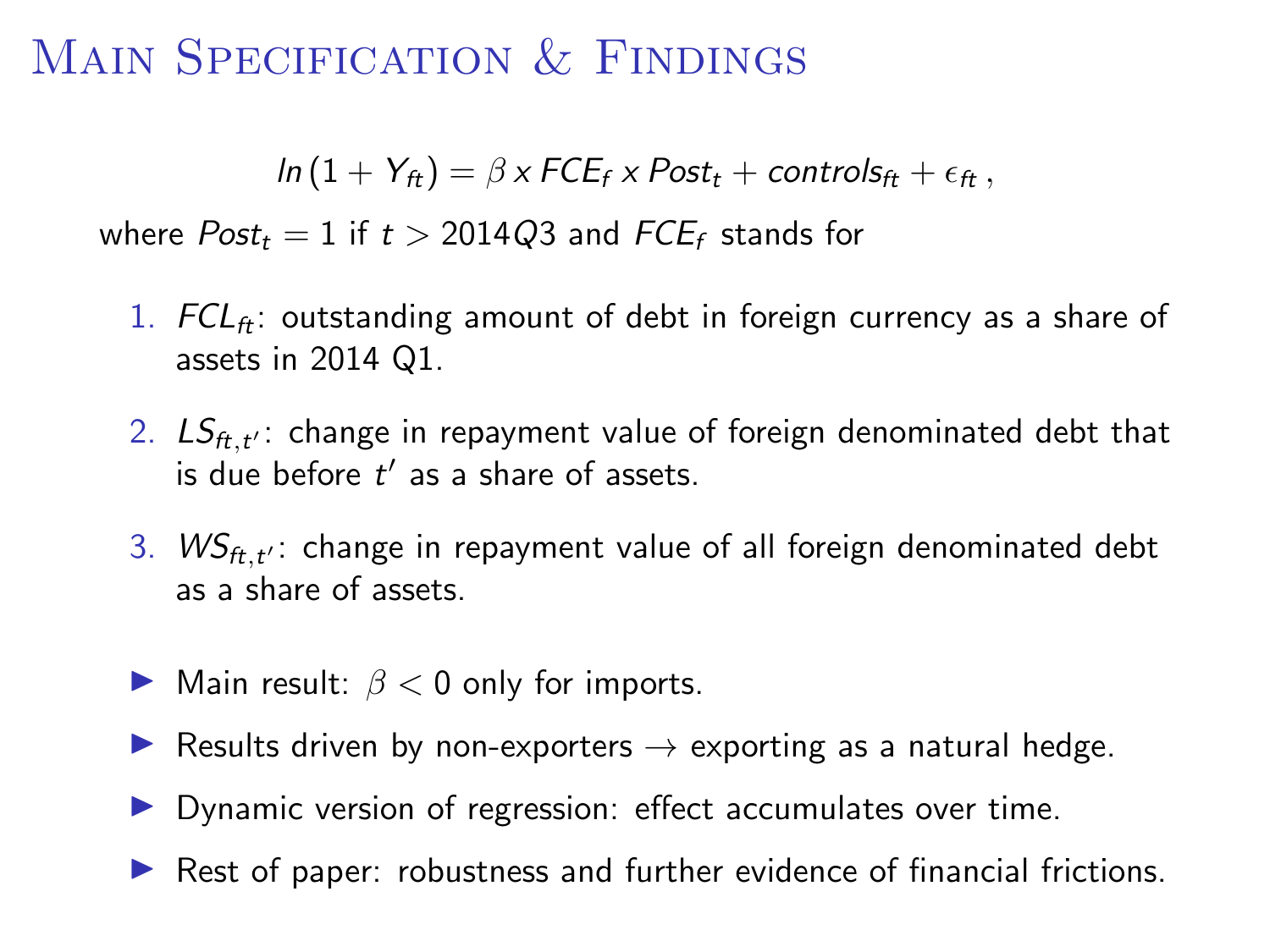### Some Remarks

Great paper: very important question, detailed data & smart identification strategy.

Summary of my comments

1. Unclear what the liquidity shock truly captures.

 $\blacktriangleright$  Timing and role of expectations.

2. This is a paper about foreign currency financing.

 $\blacktriangleright$  The emphasis on dominant currency is unnecessary.

3. Other minor comments.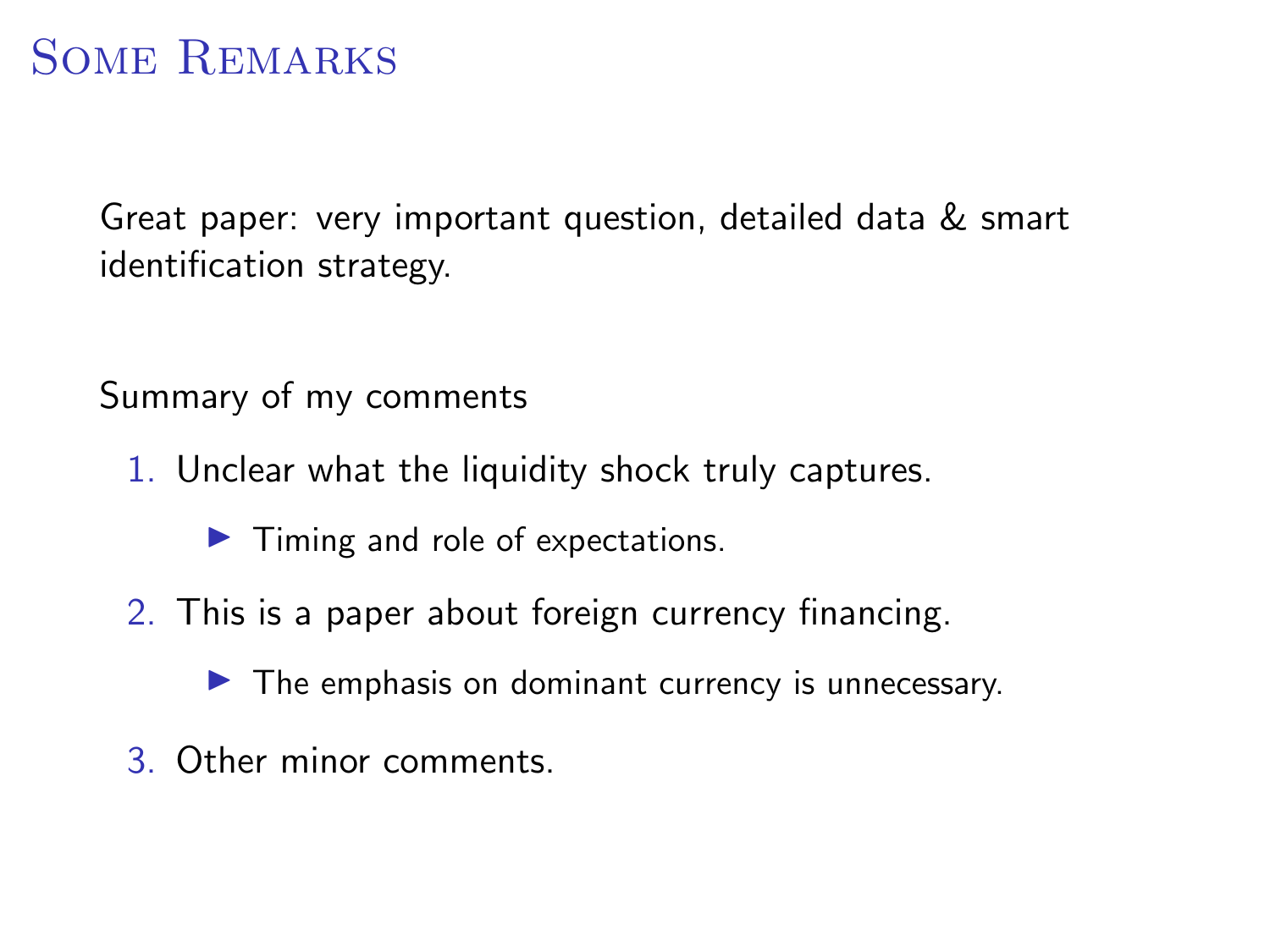## COMMENT I: CONSTRUCTING THE LIQUIDITY SHOCK

$$
LS_{ft,t'} = \frac{\sum_{i \in \Lambda_{f,t}^F} 1_{\tau(i) \leq t'} L_i \Delta e_{t,\tau(i)}}{A_{ft}},
$$

where  $t = 2014q1$  and  $t' = 2015q3$ .

- $\triangleright$  Shock is interacted with  $Post_t \rightarrow$  change in value only starting in 2014q3.
- Arbitrary choice of  $t'$ : Colombian peso keeps depreciating until 2016q1.
- $\blacktriangleright$  Is perfect foresight a good assumption? What about heterogeneity of expectations?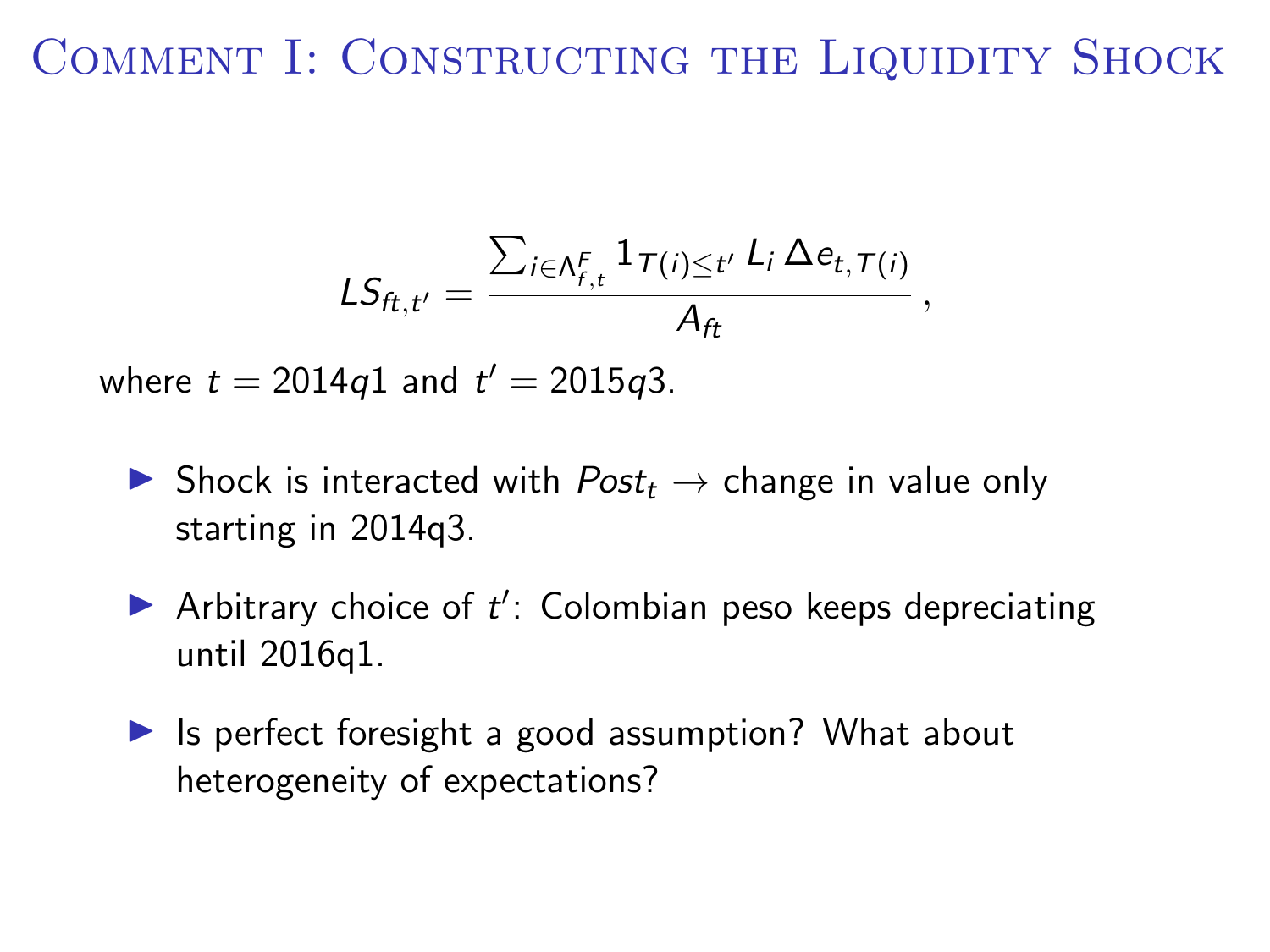## COMMENT II: WHY FRAME IT AS A DCP PAPER?

- $\blacktriangleright$  This is a paper about foreign currency financing.
- $\triangleright$  No need for DCP in the model.
	- \* In fact, model does not feature nominal rigidities.
	- \* Real exchange rate shocks also generate the balance sheet effect.
- $\blacktriangleright$  In the data, US is by far Colombia largest trading partner.
	- \* In the aggregate, closer to LCP for imports, PCP for exports.
- $\triangleright$  DCP weakens exporting as a natural hedge.
	- \* Depreciation leads to a negligible impact on export quantity.